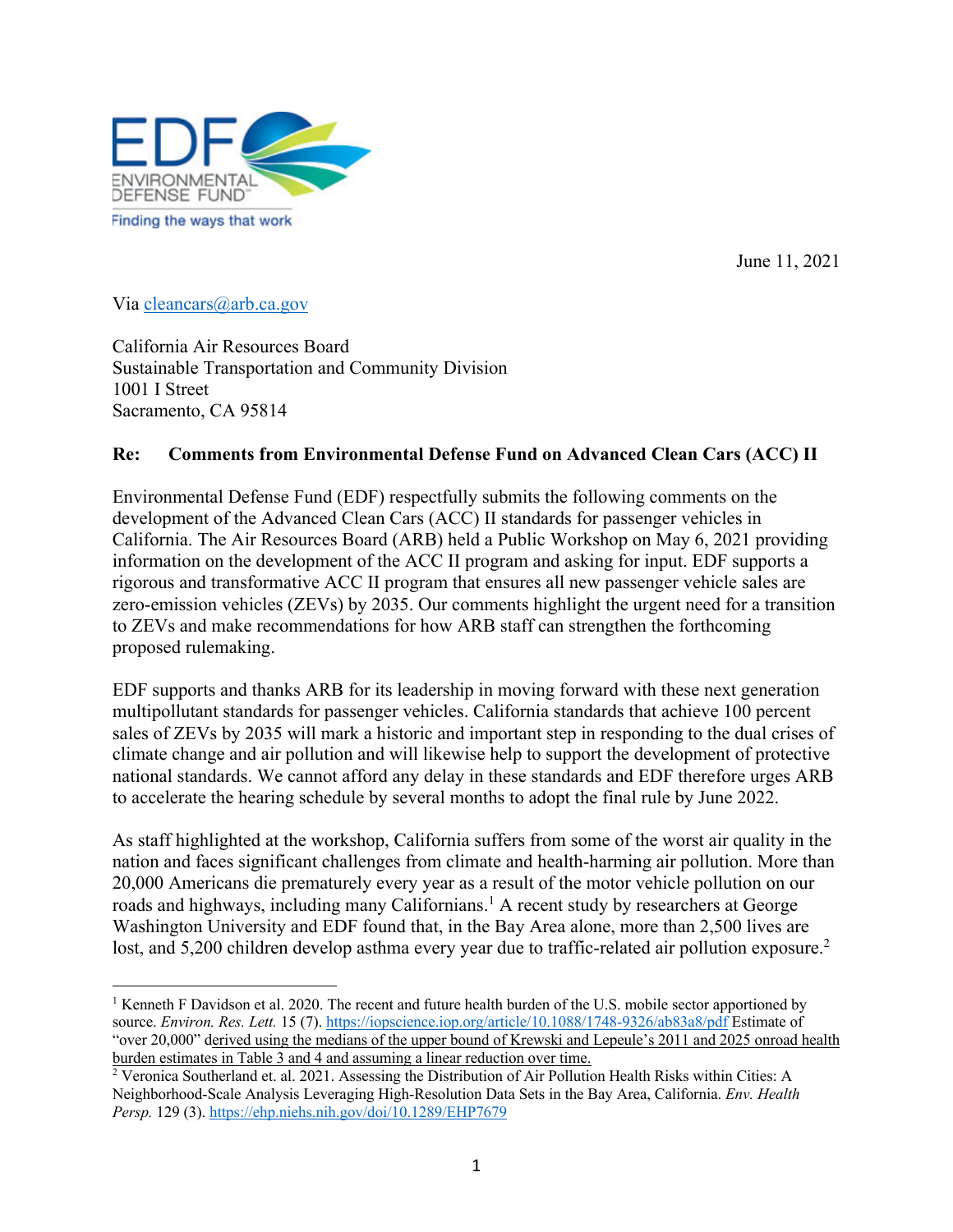The pollution from these highway vehicles does not impact communities equally.<sup>3</sup> As a result of housing discrimination and other unjust policies, communities of color and low-income communities constitute a higher percentage of the population near our roads and highways, ports, distribution centers and other places where vehicle emissions are higher, causing them to suffer disproportionately from the health harms of this pollution. <sup>4</sup> A recent report by the Moving Forward Network found that, on average, Asian and Black Americans bear a PM2.5 pollution burden from cars, trucks and buses that is 56 and 44 percent higher, respectively, than white Americans.5 The EDF analysis of the Bay Area study data referenced above found that neighborhoods with higher percentages of residents of color experienced double the rate of asthma from  $NO<sub>2</sub> - a$  pollutant used as a marker for transportation-related pollution.<sup>6</sup> We encourage ARB to work closely with environmental justice communities to design a regulatory program that promotes equity.

California's light-duty vehicles are responsible for 13 percent of the state's ozone-forming nitrogen oxide (NOx) pollution and 28 percent of the state's carbon dioxide (CO2) pollution.<sup>7</sup> EDF agrees with ARB that deep reductions from the light-duty fleet are required to address the serious health harms from vehicles operating in communities across California. EDF also agrees that the path to achieving the needed long-term reductions in climate and air pollution is a full transition to ZEVs. A recent EDF analysis found that if all new cars, SUVs, and passenger trucks sold in California are zero-emitting starting by 2035, the state could:<sup>8</sup>

- Prevent up to 7,406 premature deaths in total by 2050
- Eliminate more than 1.2 billion tons of climate pollution by 2050
- Significantly reduce the smog-forming and particulate pollution that disproportionately burdens communities of color and low-income communities
- Save Californians who buy a new ZEV in 2035 more than \$13,000 over the life of the vehicle, compared to a gas-powered car
- Save the state of California \$194 billion cumulatively by 2050 in health and economic benefits

<sup>4</sup> Gregory M. Rowangould. 2013. A census of the US near-roadway population: Public health and environmental justice considerations. *Transportation Research Part D 25*, 59–67. https://www.sciencedirect.com/science/article/pii/S1361920913001107.

09/ACC%20II%20Sept%202020%20Workshop%20Presentation%20%28Updated%29.pdf

<sup>&</sup>lt;sup>3</sup> Sinnamon, H. 2020. Accelerating to 100% Clean: Zero emitting vehicles save lives, advance justice, create jobs. Environmental Defense Fund. https://www.edf.org/sites/default/files/documents/TransportationWhitePaper.pdf

<sup>5</sup> Jimmy O'dea. 2020. *Zero-Emissions Technology for Freight: Heavy-Duty Trucks, Tools to Advocate for Zero-Emissions Technology.* Moving Forward Network. http://www.movingforwardnetwork.com/wpcontent/uploads/2020/10/MFN\_ZeroEmissionToolkit-1.pdf

<sup>6</sup> EDF. 2021. Air pollution's unequal impacts in the Bay Area. https://www.edf.org/airqualitymaps/oakland/healthdisparities<br>7 California Air Resources Board, "Advanced Clean Cars (ACC) II Workshop," September 16, 2020.

https://ww2.arb.ca.gov/sites/default/files/2020-

<sup>8</sup> EDF. 2021. California: 100% new zero-emission vehicles sales by 2035 will deliver extensive health, environmental and economic benefits. http://blogs.edf.org/climate411/files/2021/05/Final-Combined-CA-ZEV-Report-5.4.21.pdf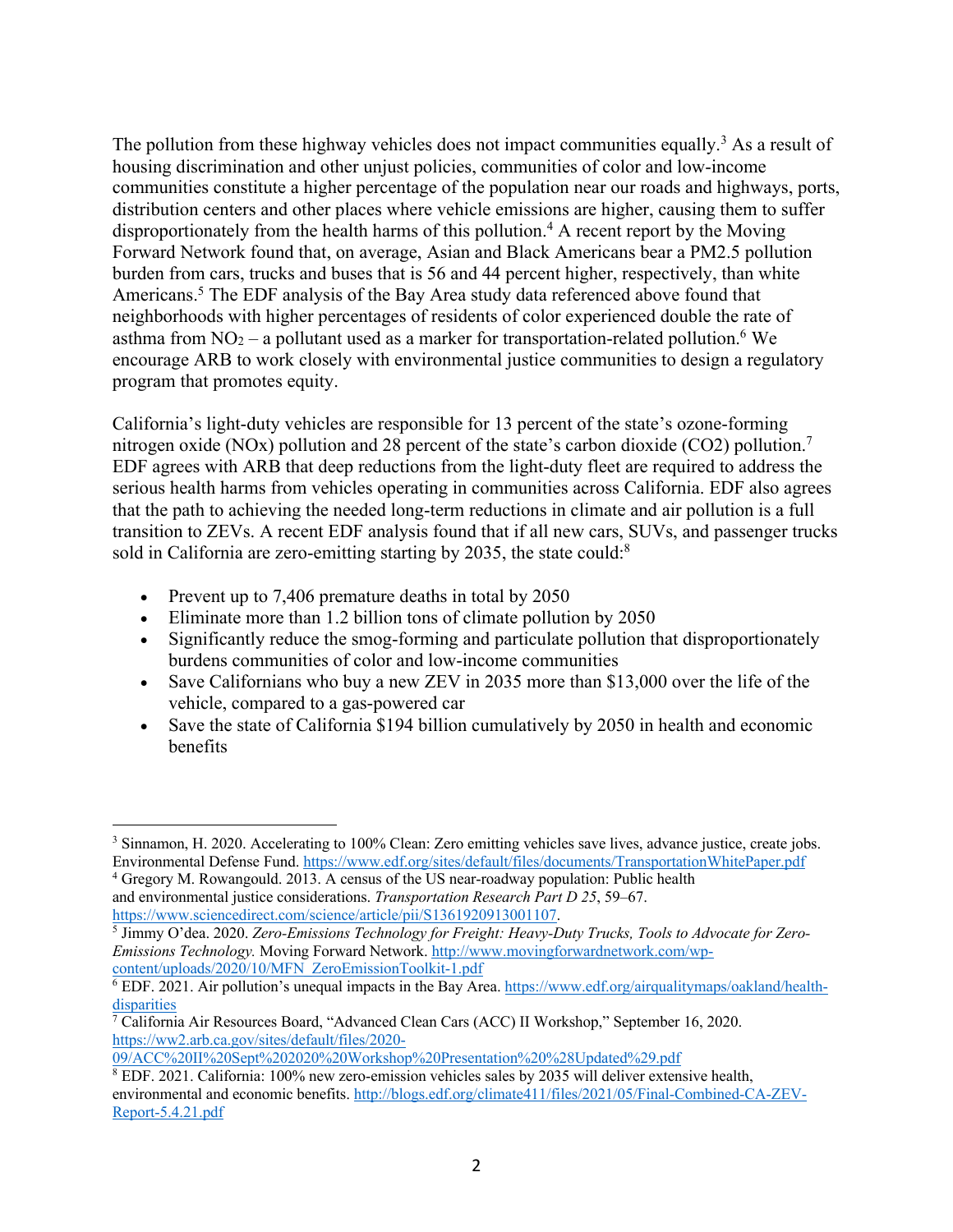This report further substantiates the need for an urgent transition to zero-emitting passenger vehicles. We encourage the Board to consider this analysis and the following recommendations in the development of a comprehensive ACC II program that addresses the serious health burden faced by Californians, especially those living and working near roads and highways.

EDF has joined separate comments submitted on behalf of several health and environmental organizations, which address a broader range of issues and include references to analyses completed by several of those signatory organizations. These comments offer EDF's specific recommendations on key aspects of the technical proposals contained in the slides presented by ARB staff on May  $6<sup>th</sup>$ , including references to analytics supporting these recommendations.

### **Low Emission Vehicle Criteria Pollutant Standard Proposals**

EDF strongly supports the staff recommendation that ZEVs be removed from the NMOG+NOx fleet average and the proposed changes to the certification bins. Removing ZEVs from the fleet average for these standards will prevent backsliding within the internal combustion engine (ICE) fleet as the deployment of ZEVs accelerates. Eliminating the highest bins and adding additional lower bins will also help transition the fleet to ZEVs. We also support the staff's proposals to further minimize in-use exhaust and evaporative emissions from combustion engines.

## **Zero Emission Vehicle Regulation Proposals**

EDF supports a regulatory trajectory that transitions the real vehicle fleet to all new ZEV sales by 2035 and that addresses manufacturer credit banks and credit generation in a way that does not substantially dilute the standard stringency and sales of real ZEVs.

### *Cost Assumptions*

While we recognize that the slides presented at the May 6 workshop represent only a sample of the assumptions informing ARB's ZEV cost projections and none of the data underlying those assumptions, EDF is concerned that the cost estimates presented are too high and may not reflect the latest information regarding cost. EDF would like to highlight several areas of concern that we believe, if addressed, will show that the total incremental cost of purchasing a ZEV is lower than ARB's current estimates. Additionally, EDF urges ARB to present the total cost of ownership of each category of ZEV in its forthcoming proposal. Numerous studies have shown that total cost of ownership of many ZEVs will reach parity with conventional vehicles in the next few years.<sup>9</sup>

### *Battery pack costs*

<sup>9</sup> Nic Lutsey and Michael Nicholas (April 2019). Update on Electric Vehicle Costs in the United States through 2030, *The International Council on Clean Transportation*. See https://www.theicct.org/publications/update-US-2030-electric-vehicle-cost; M.J. Bradley & Associates, an ERM Group Company. 2021. *Electric Vehicle Market Status – Update*. https://www.mjbradley.com/sites/default/files/EDF\_EV\_Market\_Report\_April\_2021\_Update.pdf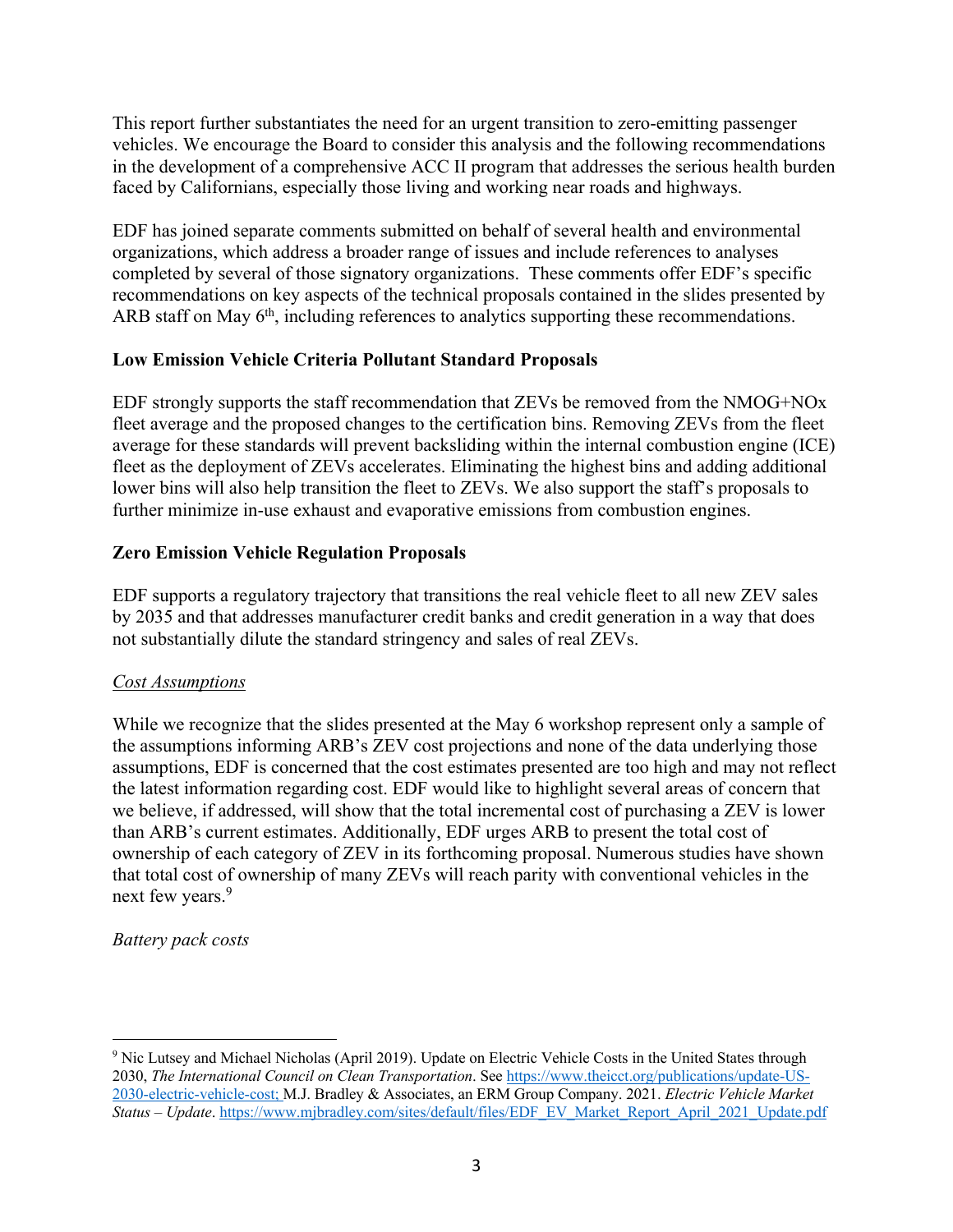The battery pack costs shown on slide 61 of the ARB workshop presentation appear to be high. ICCT conducted an extensive international survey of battery costs in early 2019.10 They projected battery pack costs of \$64/kW-hr in 2030 for an SUV-sized battery. ARB's projection of \$81/kW-hr is 20 percent higher than ICCT's and does not reflect the fact that reductions in battery costs since 2019 have exceeded expectations. EDF recommends that ARB reevaluate its projected battery pack costs to ensure they represent the latest projections available.

#### *Battery costs*

EDF evaluated the BEV cost projections for medium and large SUVs provided on slide 64 of the ARB workshop presentation. Assuming that the decreases in the cost of an SUV BEV300 and BEV400 between 2026 and 2030 and 2030 and 2035 are entirely due to reduced battery costs, and using ARB's battery pack costs of \$100, \$81 and \$63 per kW-hr in 2026, 2030 and 2035, that produces battery capacities of 105-110 kW-hr for the BEV300 and 145-150 kW-hr for the BEV400.<sup>11</sup> These battery capacities imply electricity consumptions of 0.32-0.33 kW-hr per mile, which is reasonable for the average car, but not for a medium to large SUV. This suggests that other aspects of BEV costs are increasing over time and partially offset the impact of lower cost batteries. We are not aware of any EV cost component that is projected to increase in cost over time. Thus, we believe that the reduction in total BEV300 and BEV400 cost should be greater than that shown on slide 64. We urge ARB to review its BEV cost methodology and we look forward to the publication of ARB's detailed methodology for projecting ZEV costs.

#### *Electric powertrain costs*

ARB has not yet presented these costs. EDF notes that the ICCT study referenced above projected that these costs are expected to decrease over time and powertrain efficiency is projected to increase. We recommend that ARB incorporate these findings into its projected ZEV costs.

### *ICE and transmission delete cost*

On slide 70 of the workshop presentation, ARB only presented a single \$5300 credit for cars and small SUVs and a single \$7500 credit for medium/large SUVs and pickups. The above cited ICCT study estimated much higher costs for ICE powertrains and emission controls: \$7500-7800 for cars and crossovers and \$11,000-\$11,600 for SUVs and pickups. Also, these delete costs should increase over time due to existing GHG and criteria pollutant standards plus the additional ARB standards discussed at the workshop for ICEs. Such an increase was not apparent from the single point estimates provided during the workshop. We recommend ARB consider the delete cost estimates developed by ICCT, as well as considering the cost of expected future emission controls on ICE powertrain and emission control costs.

### *Effect of colder temperatures and towing on BEV costs*

The bar charts on slides 67-68 of the ARB workshop presentation indicate that ARB projects that equipping BEVs for colder temperature operation in 2030 and 2035 will cost an additional

<sup>&</sup>lt;sup>10</sup> "Update on electric vehicle costs in the United States through 2030," Nic Lutsey and Michael Nicholas, International Council on Clean Transportation, April 2, 2019. https://theicct.org/publications/update-US-2030 electric-vehicle-cost.<br><sup>11</sup> We also assumed that 90% of the battery capacity was usable before needing to be recharged.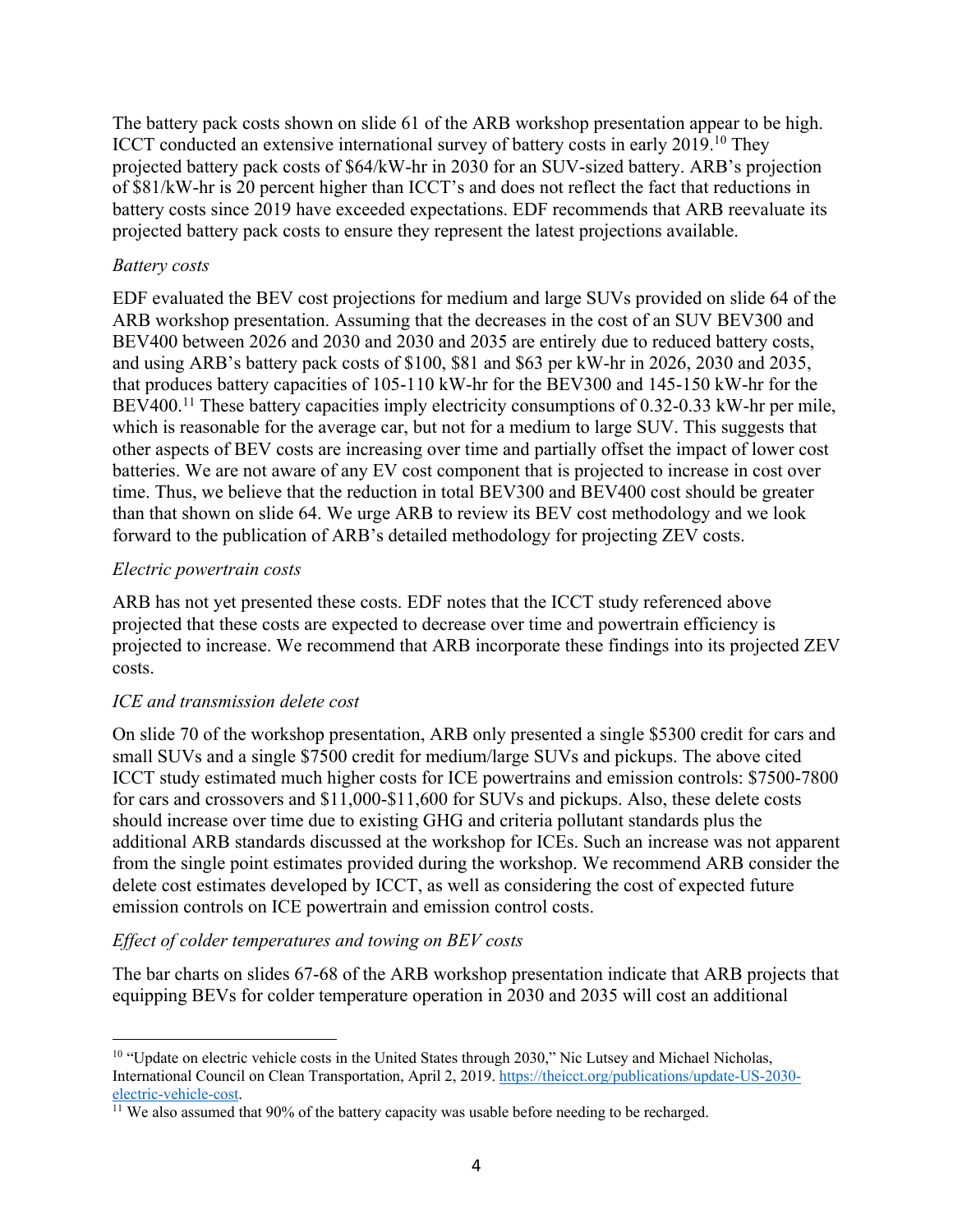approximately \$500-\$1000 per vehicle. This cost seems excessive, and it is unclear what this cold temperature equipment entails. Many BEVs already include heat pumps as standard equipment, or utilize less expensive, but technically elegant techniques to provide heat to the cabin without resorting to large amounts of resistive heat (e.g., the Tesla Model S).<sup>12</sup> Heat pumps and other thermal management techniques can also be used to improve battery performance and thus, vehicle range.<sup>13</sup> We recommend that ARB consider all of the technologies being developed to manage heat generated by BEVs in its estimate of the cost, if any, of supplying cabin heat in colder climates.

Similarly, ARB assumes very high additional costs for BEV towing packages in both 2030 and 2035 (slide 67 and 68). It is not clear why these packages are estimated to be so costly, and we urge ARB to provide detailed technology and cost assumptions in the forthcoming proposal.

In summary, EDF believes that ARB's current ZEV cost projections are too high for the medium and large SUV categories. As an example, the up-front purchase price of the forthcoming allelectric Ford F-150 Lightning is already cost competitive with its gasoline counterparts. The base model 2022 Lightning Pro will start at an estimated \$41,669, compared with a conventional F-150 with similar specifications that starts at \$42,500 and a similar Chevy Silverado at \$42,710 – both within a few hundred dollars of the ZEV.<sup>14</sup> Additionally, the Ford Lightning will offer substantial fuel and maintenance savings over time. EDF urges ARB to reconsider many of the assumptions and estimates that went into the staff's ZEV cost projections.

### *Sales Assumptions*

Based on manufacturer reported values, slide 38 from the workshop shows that 25 percent of all vehicles sold in MY2023 will be ZEVs and PHEVs. Three years later in 2026, the first year of ACC II, staff suggests real vehicle ZEV sales will be only one percentage point higher. It seems unreasonable that essentially no growth in ZEV sales would occur over this three-year period. Many automakers are committing to significantly higher ZEV sales in 2025 and 2030.<sup>15</sup> EDF encourages ARB to consider a real vehicle sales trajectory that sets a regulatory sales requirement in 2026 that reflects a careful assessment of future ZEV market developments, manufacturer commitments and the best available data on future ZEV sales projections.

# *Credit Use*

Moving away from the use of credits will accelerate the transition toward ZEVs and help meet the 100 percent new ZEV sales by 2035 target. EDF supports ARB's proposed cap on the use of ACC I credits and their sunset after 5 years, which will help boost actual ZEV sales in 2026

<sup>12</sup> https://enrg.io/electric-cars-heat-

pumps/#:~:text=Some%20electric%20vehicles%20have%20a%20heat%20pump%20as,the%20optimal%20temperat<br>ure%2C%20you%20increase%20its%20overall%20performance.

<sup>13</sup> https://www.autocar.co.uk/car-news/technology/under-skin-how-heat-pumps-improve-electric-cars <sup>14</sup> Nick Yekikian, "How Much Ford's F-150 Lightning Electric Truck Costs vs. Regular F-150, Chevy, Ram"

Motortrend (May 20, 2021). https://www.motortrend.com/news/2022-ford-f-150-lightning-electric-truck-pricemsrp/

<sup>15</sup> M.J. Bradley & Associates, an ERM Group Company. 2021. *Electric Vehicle Market Status – Update*. https://www.mjbradley.com/sites/default/files/EDF\_EV\_Market\_Report\_April\_2021\_Update.pdf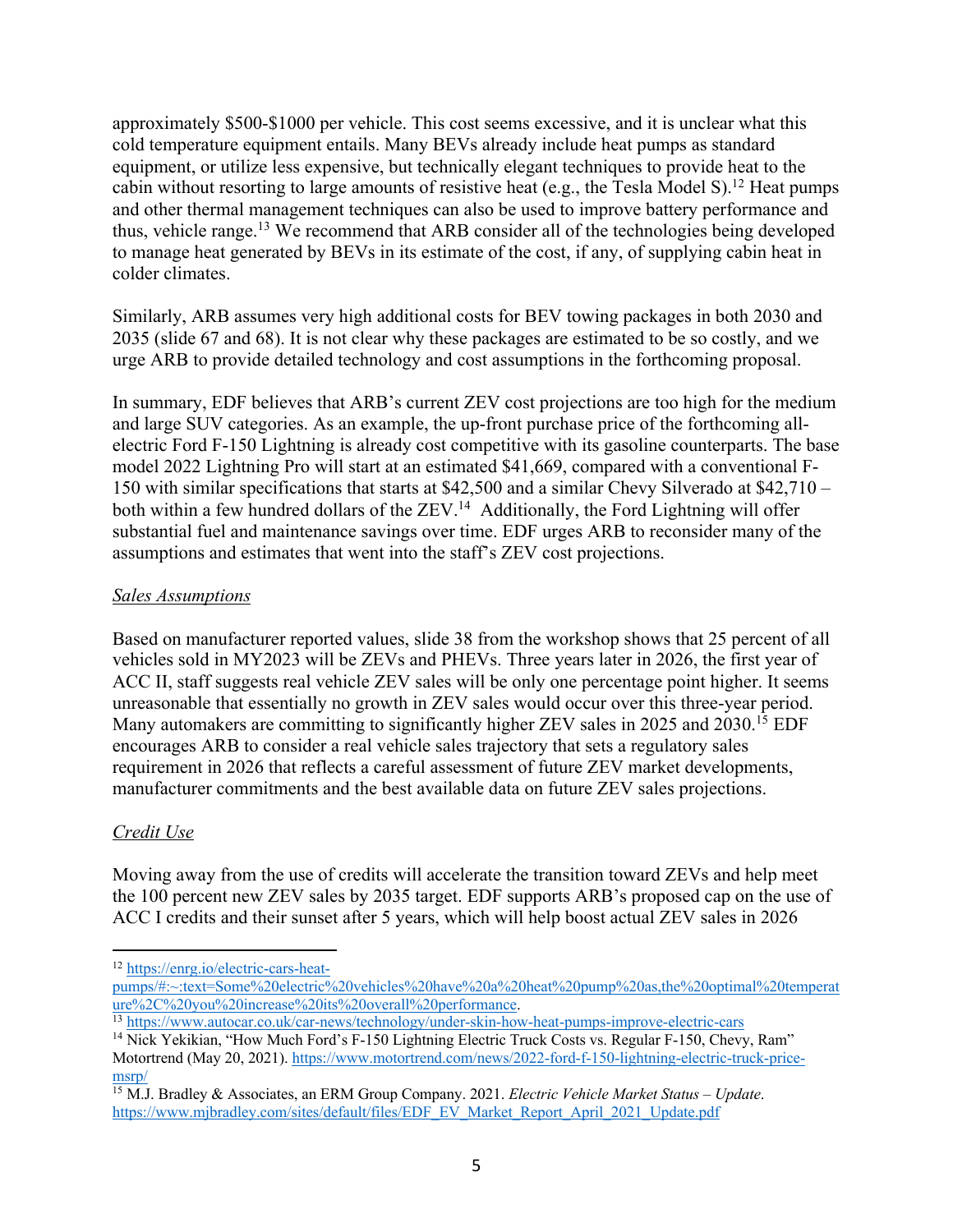through 2030. We also encourage ARB to consider a similar cap on the use of ACC II credits to prevent credit surpluses that can reduce actual ZEV sales through 2035. Credits should be structured to help individual manufacturers smooth their transition to an all-electric future by 2035, not to extend it further into the future.

## *PHEV Qualifications*

EDF supports ARB's proposed adjustments to the features of PHEVs that would allow such vehicles to qualify as ZEVs for purposes of the fleetwide standard. EDF urges ARB to require manufacturer demonstrations of their PHEVs' in-use fraction of electric battery mileage over the life of the vehicle. Periodic tracking will be necessary to incentivize minimizing the use of the vehicle's internal combustion engine and will provide a valuable opportunity for data collection on the true emissions benefits of PHEVs, which in the future could be tied to the credit value provided for a PHEV.

We also recommend that ARB evaluate the frequency that light trucks are used to tow large trailers and factor this into the feasibility for BEVs to fulfill this application.

### *Inclusion of Class 2b and 3 Vehicles*

EDF encourages ARB to consider inclusion of class 2b and 3 vehicles in the light-duty ZEV regulation. These vehicles are among the fastest growing classes of vehicles and are a growing contributor to harmful emissions. As well, the technology is available to accelerate their transition to ZEVs in the same timeframe as passenger vehicles. ARB's ACT regulation requires only 55 percent of sales of class 2b/3 trucks be ZEVs in 2035. Including these vehicles to ACC II will result in twice the number of zero-emission pick-ups, vans and delivery vehicles on the road by 2035 than would otherwise occur if they remain subject to the ACT regulation.

Despite the regulatory split between light-duty trucks and 2b and 3 trucks, they are very similar in use patterns as well as engine and transmission configurations. In fact, many 2b trucks are simply larger versions of a manufacturer's 2a model with engines and transmissions that can be nearly identical in configuration. EPA regulates criteria emissions from 2b and 3 vehicles under the light-duty Tier 3 rulemakings because "Most are built by companies with even larger lightduty truck markets, and as such they frequently share major design characteristics and potential emissions control technologies with their LDT counterparts."16 Moreover, 2b and 3 vehicles are currently chassis certified by EPA in the same way as light-duty vehicles so integrating them into the light-duty ZEV program would not be difficult from a compliance standpoint. <sup>17</sup>

Their similarities to light-duty trucks make 2b and 3 vehicles prime candidates for ZEV technology. Indeed, Ford, the world's largest manufacturer of cargo vans, announced a model

<sup>16</sup> 79 Fed. Reg. 23414, Control of Air Pollution From Motor Vehicles: Tier 3 Motor Vehicle Emission and Fuel Standards (April 28, 2014).

<sup>&</sup>lt;sup>17</sup> Class 2b and 3 diesel pickup trucks and vans have an option to certify using the chassis dynamometer test procedure. As an alternative, some engines used in 2b and 3 diesel trucks are certified as engines on an engine dynamometer. Control of Air Pollution From Motor Vehicles: Tier 3 Motor Vehicle Emission and Fuel Standards. 2014. Final RIA, Page 1-9.